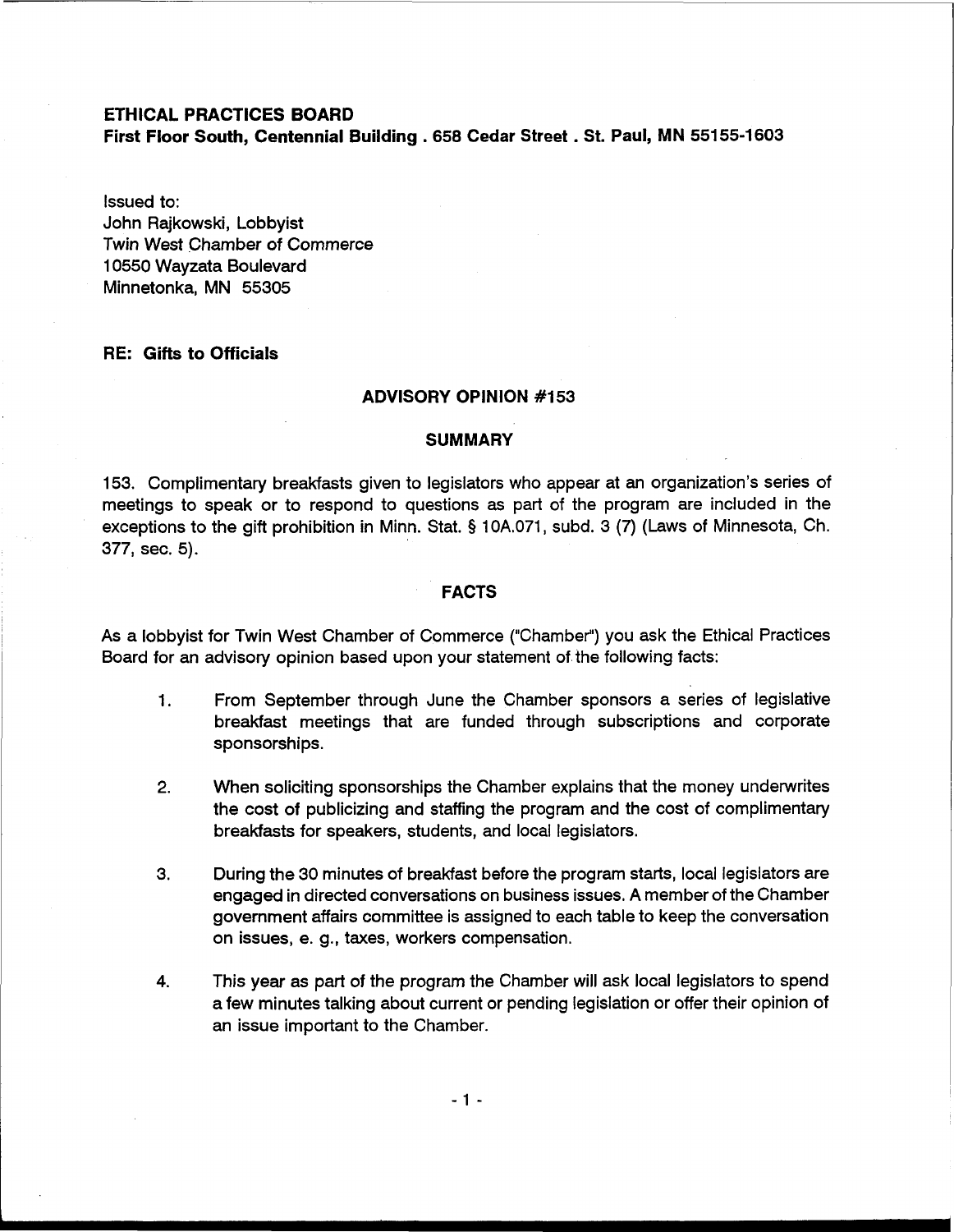After the legislators' talks, the program consists of one or two featured speakers 5. followed by a question and answer session in which local legislators will take part by asking questions or offering further insights if they are asked to do so by the main speakers.

# **QUESTION**

Should the Chamber continue to provide complimentary breakfasts to legislators during the Chamber's series of legislative breakfasts or should the Chamber charge the legislators for the cost of their breakfasts?

### **OPINION**

The Chamber may continue to provide complimentary breakfasts to legislators during the Chamber's series of legislative breakfasts when the legislators speak at the meeting or respond to questions from the organization and its subscribers or corporate sponsors as part of the program. Under Minn. Stat. § 10A.071 the gift prohibitions do not apply to food or a beverage given by an organization before whom the recipient appears to make a speech or to respond to questions as part of a program. Minn. Stat. § 10A.071, subd. 3 (7) (Laws of 1994, Ch. 377, sec. 5).

Issued:  $A$ ugust 2, 1994

Holahan, Jr., Chair **Ethical Practices Board** 

## **PERTINENT STATUTES**

Laws of 1994, Ch. 377, Sec. 5, created Minn. Stat. § 10A.071 CERTAIN GIFTS BY LOBBYISTS AND PRINCIPALS PROHIBITED which provides:

Subdivision 1. Definitions. (a) The definitions in this subdivision apply to this section.

(b) "Gift" means money, real or personal property, a service, a loan, a forbearance or forgiveness of indebtedness, or a promise of future employment, that is given and received without the giver receiving consideration of equal or greater value in return.

(c) "Official" means a public official, an employee of the legislature, or a local official of a metropolitan governmental unit.

Subd. 2. Prohibition. A lobbyist or principal may not give a gift or request another to give a gift to an official. An official may not accept a gift from a lobbyist or principal.